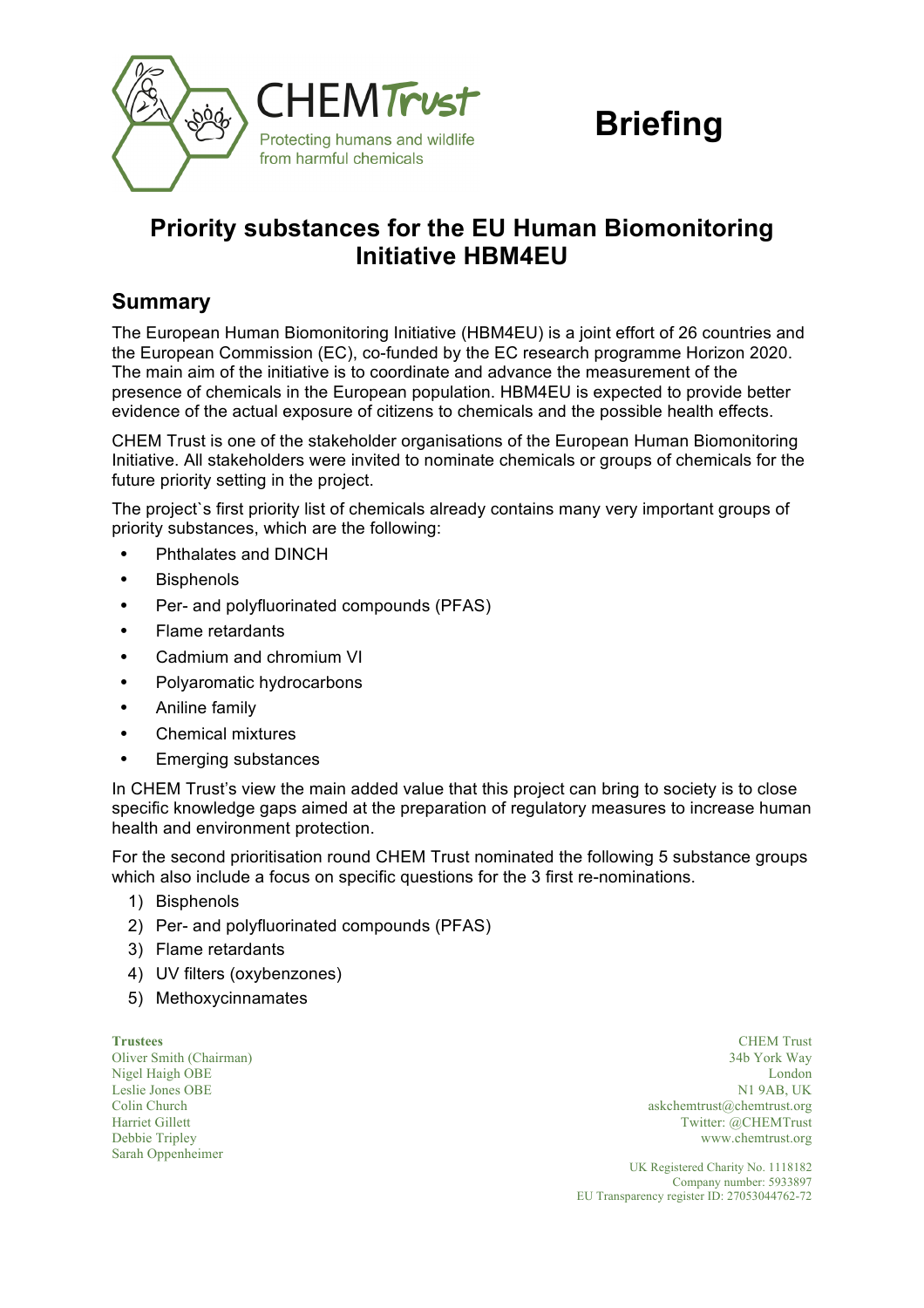# **Background information on CHEM Trust proposed nominations for priority substances in the 2nd prioritisation round for HBM4EU**

*Please note that this information was submitted as complementary input to the ongoing deliberations in the HBM4EU project. It is not aimed at providing a complete substance profile.*

# **1. Bisphenols**

# *Summary of nomination: Lead substance: BPA (CAS: 80-05-7)*

BPA is still used in many consumer articles<sup>1</sup> despite its classification as being toxic to reproduction. At the same time research finds that other bisphenols in frequent use may be similarly or even more toxic.<sup>2</sup> Our nomination and input provided below intends to complement the information in the official HBM4EU scoping document which summarizes details on hazards, uses and regulatory status<sup>3</sup>. We propose to focus the HBM4EU work on the known common replacements for BPA.

## *Update on hazard identification:*

In addition to its classification as a reproductive toxicant, BPA has been identified as an EDC for human health under REACH in June  $2017<sup>4</sup>$  Meanwhile Germany has also proposed its identification as EDC for the environment. $5$ 

Recently Swedish Chemical Agency KEMI identified over 200 substances with a chemical structure similar to bisphenol  $A^6$  In total, 39 bisphenols were surveyed, 37 of which may have endocrine disrupting properties, KEMI found. Six bisphenols "could be problematic from a risk perspective" due to their properties and uses: BPA, bisphenol F (CAS 620-92-8), bisphenol M (CAS 13595-25-0), bisphenol S (CAS 80-09-1), 2,2-bis(4´-hydroxyphenyl)-4 methylpentane (CAS 6807-17-6), and benzophenone-2 (CAS 131-55-5). Moreover, a recent US study illustrated anti-estrogenic effects of the BPA replacement fluorene-9 bisphenol BPHF (CAS number 3236-71-3) and report findings of BPHF in human plasma.<sup>7</sup>

## *Update on exposure:*

Recent findings in the US have shown that some people`s exposure to BPF can meanwhile be higher than to BPA. $<sup>8</sup>$  It would be important to also explore this trend more in Europe and</sup> conduct some new analysis of the occurrence of the most common BPA replacements. In particular women of child-bearing age are a relevant study group given the endocrine disrupting properties of the bisphenols. Furthermore, a recent study by Liu and Martin illustrated that dermal exposure from BPA might still be underestimated. $9$ 

# *Policy needs*

Following the ban on BPA use in thermal paper, the EU Chemicals Agency ECHA was tasked to only assess whether the presence of bisphenol S in thermal paper could pose a

 <sup>1</sup> http://www.chemtrust.org/bisphenol-a-bpa/

http://www.endsreport.com/article/57429/chemical-substitutes-worse-than-bpa

<sup>3</sup> https://www.hbm4eu.eu/wp-content/uploads/2017/08/Deliverable-4.2-Scoping-documents-on-HBM4EUpriority-substances-for-2018-July-2017.pdf

https://echa.europa.eu/-/msc-unanimously-agrees-that-bisphenol-a-is-an-endocrine-disruptor

<sup>5</sup> https://echa.europa.eu/documents/10162/12d03565-e386-c6cd-0f5b-4851d2dd2767

<sup>6</sup> https://www.kemi.se/en/news-from-the-swedish-chemicals-agency/2017/new-report-37-bisphenolsmay-be-endocrine-disruptors/

Nature Communications on BPHF (https://www.nature.com/articles/ncomms14585 and https://www.ncbi.nlm.nih.gov/pubmed/28248286

<sup>8</sup> https://silentspring.org/blog/results-our-biomonitoring-study-are

<sup>9</sup> http://pubs.acs.org/doi/full/10.1021/acs.est.7b03093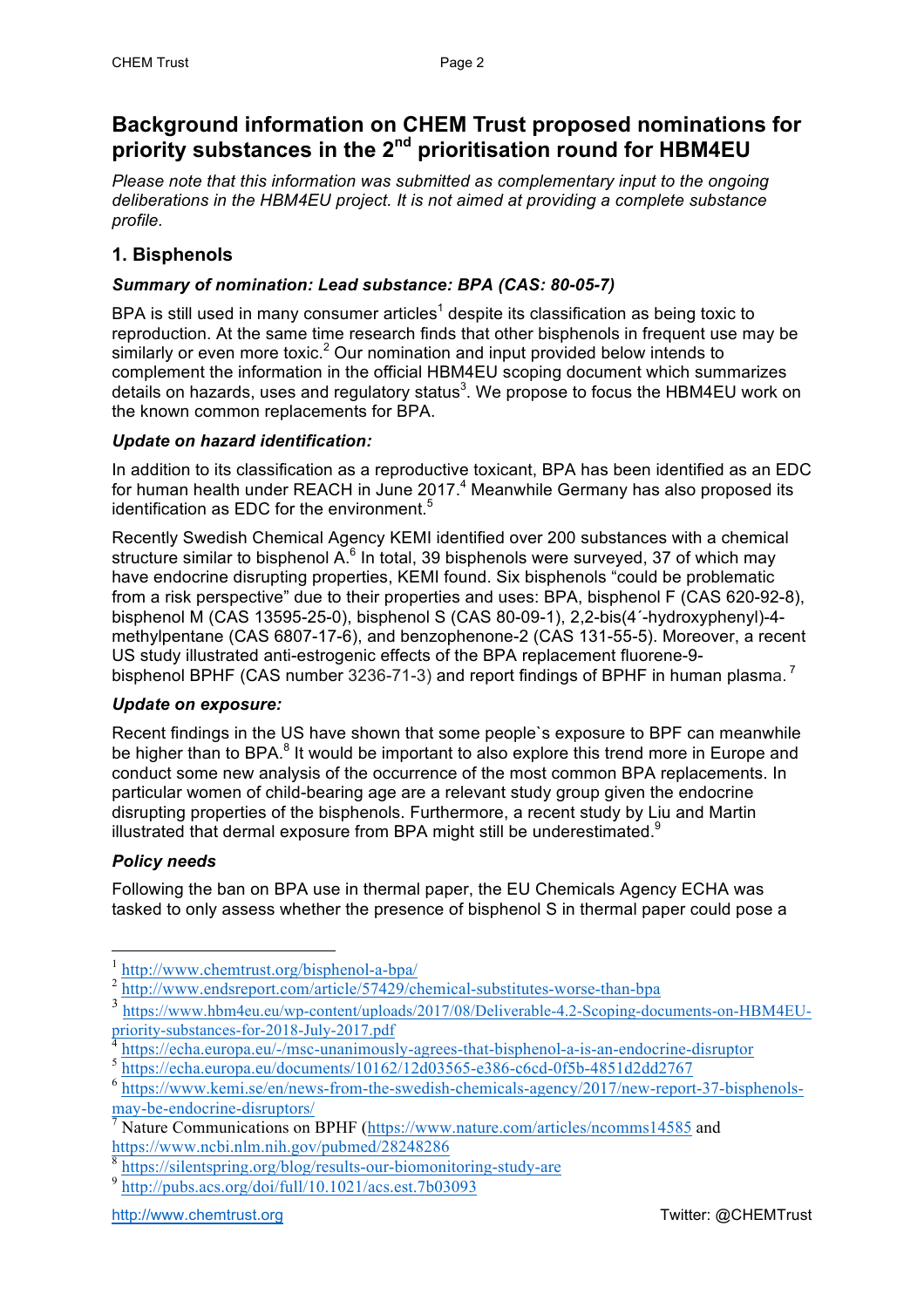risk to human health $10$ , while there are also other similar substances used as replacements. $^{11}$  No similar request has been given to EFSA even though it is well known that BPS is being used as a replacement for BPA in a wide range of applications.<sup>12</sup>

Policy approaches should be developed to tackle a reduction of exposures to the whole group, in particular for all known consumer uses or applications reaching the environment. Regarding the activities in HBM4EU we would like to caution against investing too many efforts in developing individual safety values (i.e. assumed and declared safe levels) for substances such as BPS: in particular if more and more analytical data confirm that the general population is co-exposed to several bisphenols at the same time, a safety level for individual substances is highly questionable.

Instead, we would like to see more work invested in policy objective 10 of the HBM4EU scoping document which looks into combined exposures and the need to revisit and change existing approaches and health guidance:

*10. To determine the effect of combined exposures to substance mixtures within the bisphenol family and with other families and whether this should impact health guidance (in food contamination, cosmetics, other plasticizers, etc.).*

We also very much support an emphasis on the objective no 14 – the importance to eliminate legacy BPA from material cycles (i.e. waste till receipt rolls) when implementing a circular economy in order to protect human health. Danish researchers have just published a novel way of identifying chemicals in paper and board packaging.13 Policy proposals should be developed to extend the focus to the whole group of bisphenols.

#### *Public concern (examples)*

- **•** http://www.chemtrust.org/tag/bpa/
- **•** http://www.env-health.org/resources/letters/article/twelve-public-health-and
- **•** https://www.bund.net/service/presse/pressemitteilungen/detail/news/hormongiftbisphenol-a-in-lebensmittelkonserven-nachgewiesen/

# **2. Per- and polyfluorinated compounds (PFAS)**

## *Summary of nomination: Lead substance: PFOA (CAS: 335-67-1)*

The HBM4EU scoping document already provides a good literature overview and lists many chemicals belonging to this large group of substances. We support the important work in this area and propose to focus the HBM4EU work to develop approaches to tackle this large group in subgroups of very similar structure. The recent German restriction proposal for the group of C9-C14 PFCAs including their precursors and salts is leading the way in the right direction.<sup>14</sup> This approach could help in more effectively closing regulatory gaps.

One emphasis should be the shorter PFCs, often used to replace the long and medium chained PFCs, one example would be Perfluorohexanesulfonic acid PFHxS (CAS 335-46-4). This substance is also used for surface treatment and water-and stain repellent coating. The

http://www.chemtrust.org **Twitter: @CHEMTrust** 

<sup>&</sup>lt;sup>10</sup>https://echa.europa.eu/documents/10162/13641/echa\_rest\_proposals\_rubber\_granules\_en.pdf/1a8a2 54c-bd4a-47b1-a091-99ae4a94a8c2

<sup>&</sup>lt;sup>11</sup> Maria K. Björnsdotter a,b, Willem Jonker c, Jessica Legradi a, Jeroen Kool c, Ana Ballesteros-Gómez: *Bisphenol A alternatives in thermal paper from the Netherlands, Spain, Sweden and Norway. Screening and potential toxicity*, Science of the Total Environment 601–602 (2017) 210–221

<sup>12</sup> http://www.chemtrust.org/wp-content/uploads/chemtrust-bpacoatingsvarnishes-sep17.pdf

<sup>&</sup>lt;sup>13</sup> https://chemicalwatch.com/59005/danish-test-finds-phthalates-and-bpa-in-pizza-boxes

<sup>&</sup>lt;sup>14</sup> https://chemicalwatch.com/60552/germany-proposes-eu-restriction-on-pfcas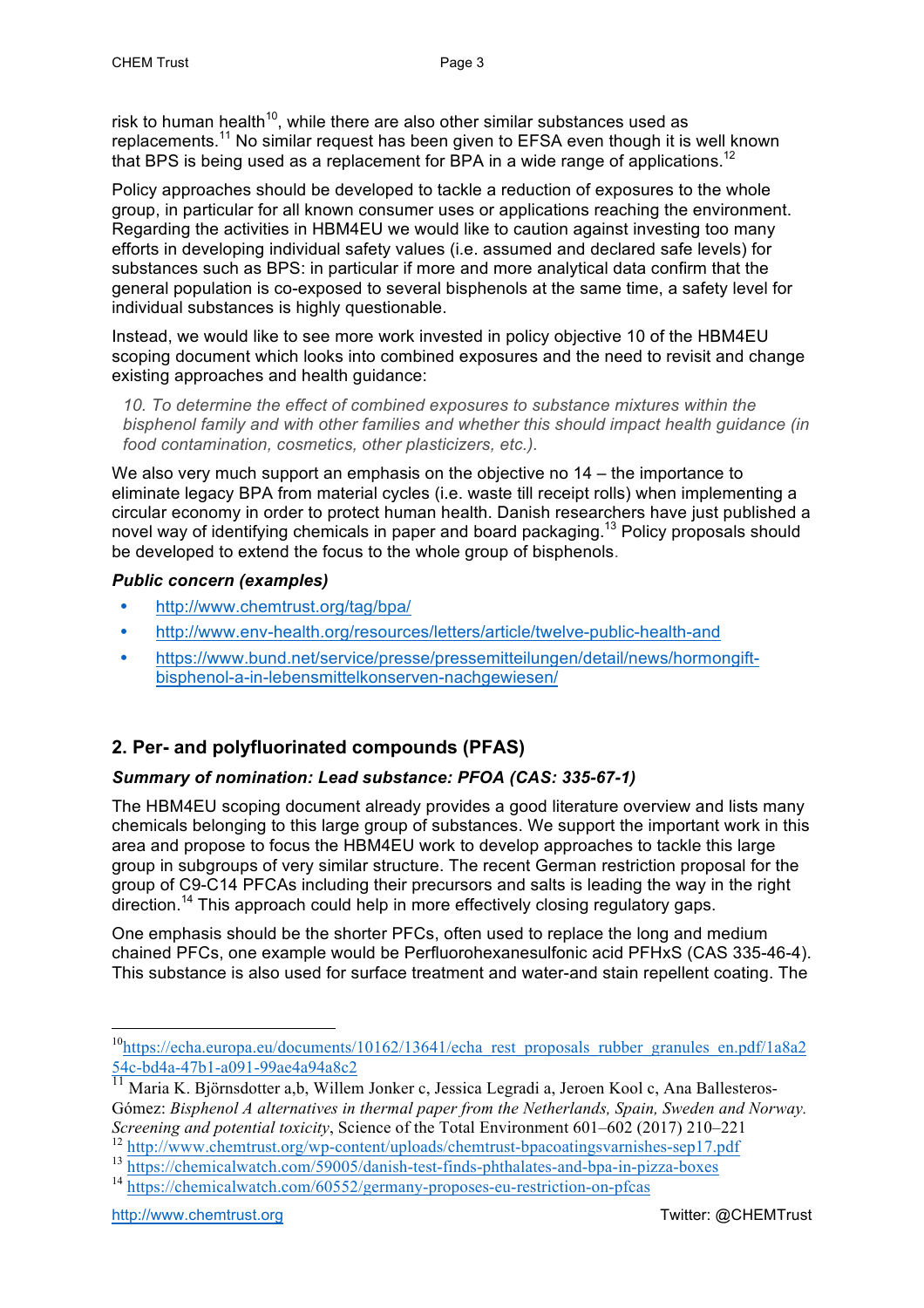same applies to 8:2 DiPAP (CAS 678-41-1) and C8SamPAP (CAS 2965-52-8). All 3 substances have been included in the SIN list (Substitute it now) in 2014.<sup>15</sup>

The concern regarding exposures to PFAS is well-known and it is high time to extend restrictions beyond PFOS and PFOA in order to protect human health and the environment.

It is highly alarming that all large European rivers are highly contaminated with perfluoroalkyl acids and that European environmental quality standards for PFOS are exceeded in all of them<sup>16</sup>. At the same time, also the health concerns of PFAS are increasing, for example regarding effects on brain developments, as we highlighted in the CHEM Trust report `No brainer<sup>17</sup>.

#### *Need for standardised methods*

The Nordic Council recently came up with very useful recommendations on PFAS, such as the proposal to develop a standardised method for monitoring total organic fluorine with a low detection limit in various matrices<sup>18</sup> including products and in human blood as well as the need for mechanistic studies of the effects and fate of PFASs in the environment and biota to facilitate read-across and to avoid pseudo-substitutions.

#### *Policy needs*

The EU Commission announced their intention to develop EU proposals for chemicals in printed paper and board food contact materials.<sup>19</sup> Therefore a focus of HBM4EU on current exposures of the EU population to chemicals used for food packaging could provide valuable insights and also establish tools for monitoring exposure trends in the future.

A recent study published in September 2017 by the EU Commission in the context of the development of the EU Strategy for a non-toxic environment highlights that `The thousands of new short-chain PFAS marketed by producers as "safer" than the long-chain PFOS and PFOA are also extremely persistent.´ It concludes that the `evidence of their toxicity and of their presence in the environment is mounting´ and refers to major gaps in EU legislation which need to be closed to better control PFAS (see in particular the sub-study on very persistent compounds).20

The question in policy objective 8 in the scoping document regarding the importance of eliminating legacy PFASs from material cycles in order to protect human health should be clearly answered with yes: The current EU efforts to build a circular economy is an important reminder for stepping up the efforts in reducing the PFAS in supply chains: only a clean circular economy is a sustainable one. $21$ 

Given the tremendous policy tasks ahead, current work should focus on developing group approaches for addressing combined exposures to groups of similarly acting PFAS. This should have a priority over setting guidance values for individual chemicals. Moreover, in particular for those PFAS with endocrine disrupting properties and cases of known coexposures it would not be appropriate to establish individual reference values. The uncertainties for setting safe levels will be extremely high and are thus unlikely to guarantee

<sup>&</sup>lt;sup>15</sup> http://chemsec.org/wp-content/uploads/2016/03/PBT\_factsheet\_October\_2014.pdf

<sup>&</sup>lt;sup>16</sup> EC-European Commission (2017) Europe's rivers 'highly contaminated' with long-chain perfluoroalkyl acids. "Science for Environment Policy": European Commission DG Environment News Alert Service, edited by SCU, The University of the University of the West of England, Bristol. <sup>17</sup> http://<u>www.chemtrust.org/brain/</u>

<sup>18</sup> http://norden.diva-portal.org/smash/record.jsf?pid=diva2%3A1120881&dswid=944

<sup>19</sup> http://www.chemtrust.org/chemicals-packaging-fcm/

<sup>&</sup>lt;sup>20</sup> https://publications.europa.eu/en/publication-detail/-/publication/89fbbb74-969c-11e7-b92d-01aa75ed71a1/language-en/format-PDF

<sup>&</sup>lt;sup>21</sup> http://www.chemtrust.org/chemicals-and-the-circular-economy/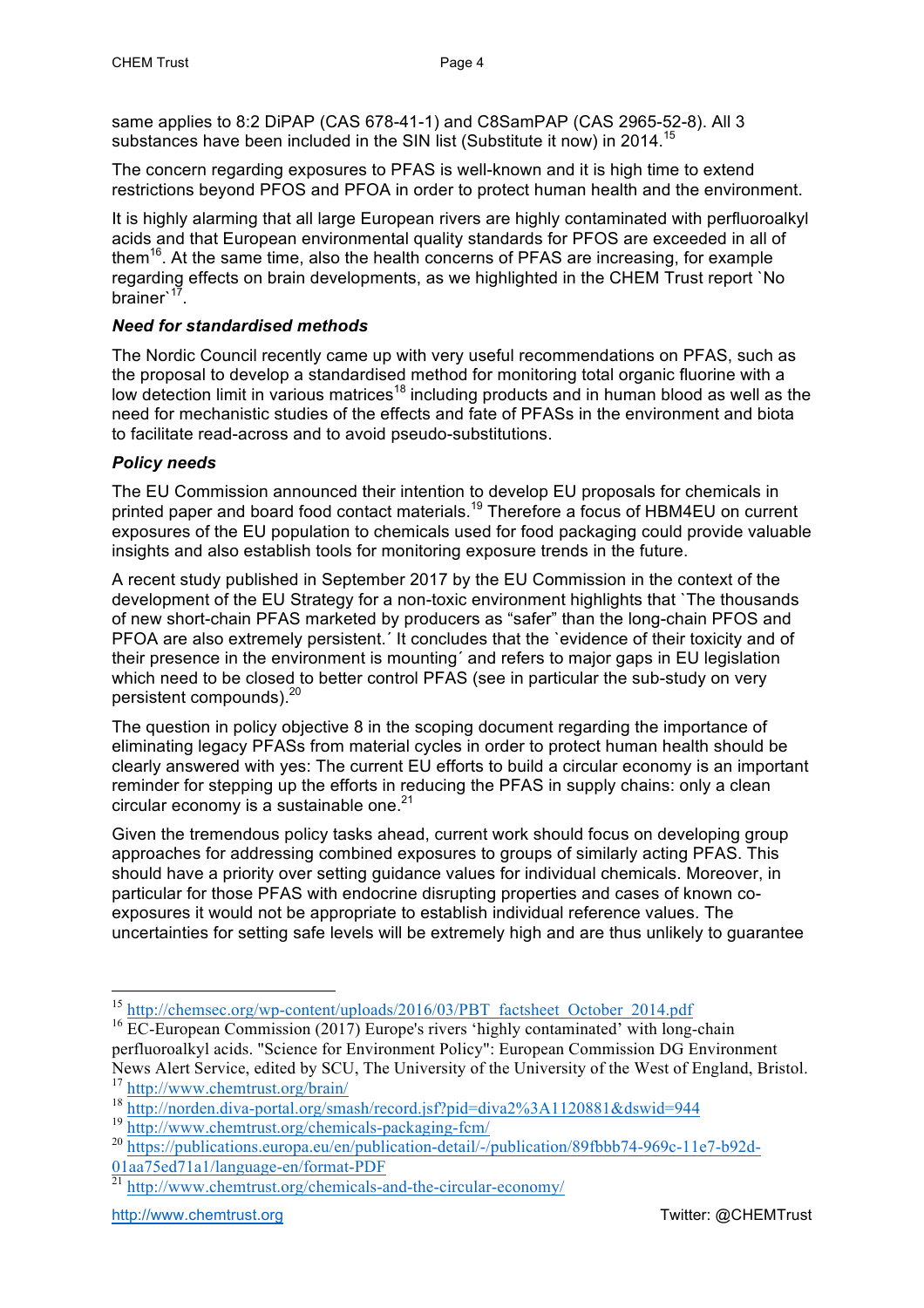a high level of protection. Instead, the urgency on minimising exposures needs to be recognised and addressed in regulatory measures.

#### *Public concern (examples)*

- **•** http://www.chemtrust.org/tag/pfcs/
- **•** https://www.greenpeace.de/themen/endlager-umwelt/textilindustrie/geschafft
- **•** https://chemicalwatch.com/58474/most-pfass-in-consumer-products-from-unknownsources
- **•** http://norden.diva-portal.org/smash/record.jsf?pid=diva2%3A1118439&dswid=7536
- **•** https://www.umweltbundesamt.de/sites/default/files/medien/378/publikationen/texte\_08 2016 investigations on the presence and behavior.pdf

## **3. Flame retardants**

#### *Summary of nomination:*

As described very well in the useful HBM4EU-scoping document there is a high need to close knowledge gaps regarding the many novel BFRs that are widely used as replacements for globally banned PBDEs and are suspected of having similar properties of concern.

We agree with the prioritisation of 18 substances (table 9, page 68) and would suggest a strong focus on the presented `category B substances´. This corresponds to the priority of our nomination in this group: We propose to generate new human biomonitoring data on the following 5 substances which have been included in the SIN list in 2014. They are also all mentioned in the scoping document (under the prioritised category B).

*1. BTBPE (CAS 37853-59-1) found in marine mammals and the Artic environment and it has been detected in humans and shows persistent, bioaccumulative and toxic (PBT) properties*

*2. Decabromodiphenylethane (CAS 84852-53-9) found in wildlife all over the world and shows PBT properties.*

*3. BEH-TEBP (CAS 26040-51-7) found in environmental samples from various regions as well as human and wildlife samples and shows PBT properties.*

*4. TRIS (CAS 13674-87-8) frequently found in children following exposure with house dust. Suspected carcinogen, shows P and T properties*

*5. Dechlorane Plus (13560-89-9) found in wildlife and humans, shows PBT properties* 

#### *Studies needed*

More systematic assessments of exposure trends among the general EU population for commonly used flame retardants are needed in order to develop better regulatory controls for those substances of high concern with PBT and endocrine disrupting (ED) properties. Given there is a considerable exposure via house dust it would make sense to include analyses from samples of younger age groups. $^{22}$ 

#### *Policy questions*

Human monitoring data on the occurrence and trends in EU citizens could help develop better regulatory controls for these very problematic substances with PBT and ED properties.

<sup>&</sup>lt;sup>22</sup> http://www.chemtrust.org/dust-not-only-a-nuisance-but-also-a-source-of-hazardous-chemicals/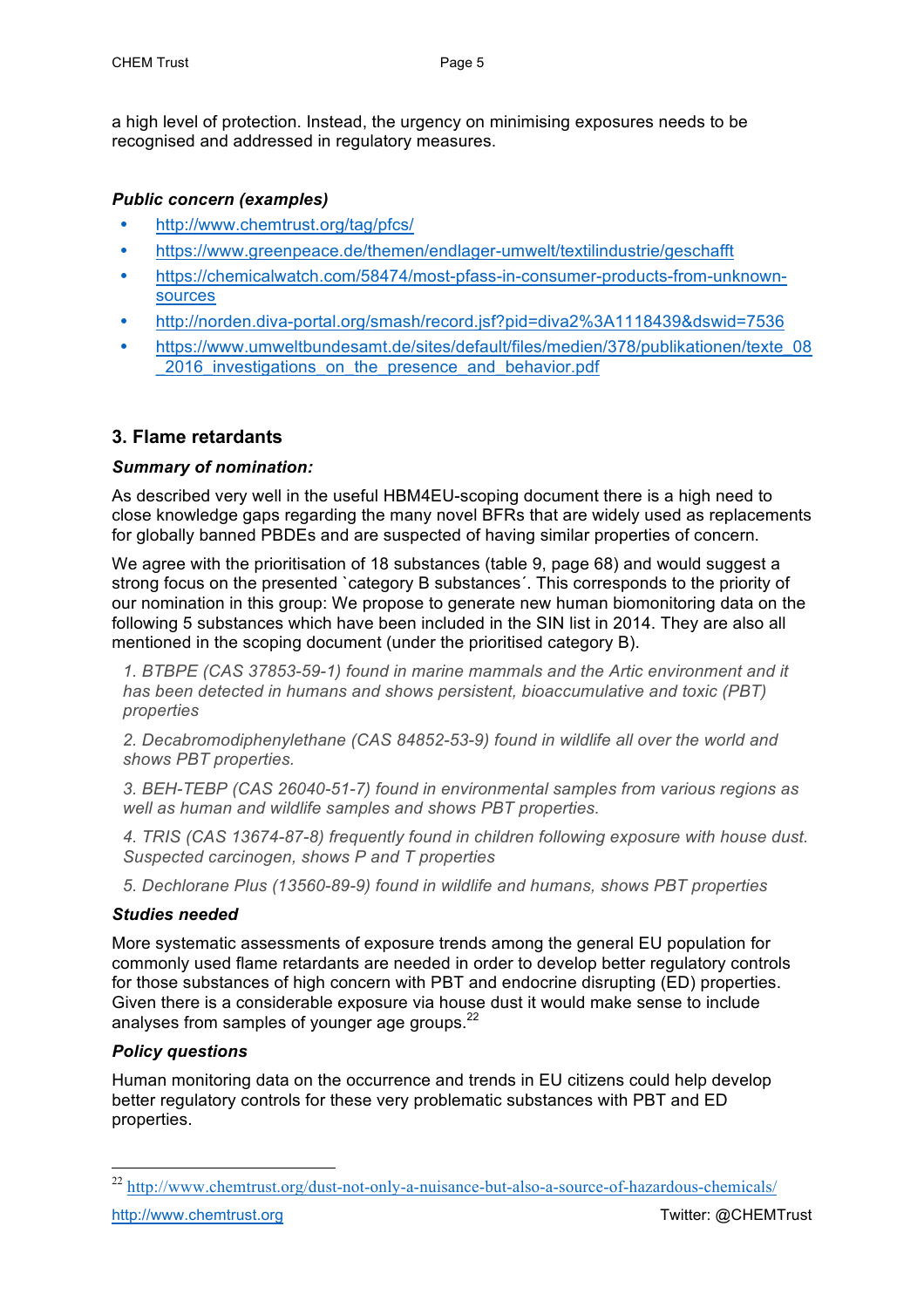It is really important to dedicate work to mixtures of flame retardants. The recent study by Martin et al<sup>23</sup> showed that combined exposures to polybrominated diphenyl ethers (PBDEs) may exceed acceptable levels in breastfeeding infants (0–3 months old) and in small children (1–3 years old), even for moderate (vs. high) exposure scenarios. The estimates also suggested that acceptable levels of combined PBDEs may be exceeded in adults whose diets are high in fish. Small children had the highest combined exposures, with some estimated body burdens that were similar to body burdens associated with developmental neurotoxicity in rodents.

As highlighted by EFSA in  $2012<sup>24</sup>$  and described in the scoping document, toxicological data for these substances have gaps. Establishing reference values might not be very difficult and in any case it would be important to take a group approach.

Moreover, there is a clear need to develop approaches how HBM data can be used more proactively in decision-making in the future (in EU laws and global conventions) and to end the huge time lag between first analytical findings and regulation. One important societal added value the HBM4EU should therefore bring is to develop approaches to accelerate the current gap between the first findings of anthropogenic substances in wildlife, concerns about their detrimental impacts and the time of imposing some controls for the better protection of nature and people. The Artic Monitoring and Assessment Programme have recently published recommendations for future policy action in this regard in order to tackle this decade-long delay.<sup>25</sup>

#### *Public concern (examples)*

- **•** http://www.chemtrust.org/tag/brominated-flame-retardants/
- **•** http://www.chicagotribune.com/news/watchdog/ct-cpsc-flame-retardants-ban-met-20170919-story.html

A decision on September 20 by the Consumer Product Safety Commission to look into banning the use of organohalogen flame retardants in several consumer product categories:

- **•** https://chemicalwatch.com/59151/us-cpsc-moves-to-ban-organohalogenflameretardants
- **•** http://ecostandard.org/category/flame-retardants/

<sup>&</sup>lt;sup>23</sup> O.V. Martin, R.M. Evans, M. Faust, A. Kortenkamp: A Human Mixture Risk Assessment for Neurodevelopmental Toxicity Associated with Polybrominated Diphenyl Ethers Used as Flame Retardants https://ehp.niehs.nih.gov/ehp826/

<sup>&</sup>lt;sup>24</sup> European Food Safety Authority. EFSA Panel on Contaminants in the Food Chain (CONTAM); Scientific Opinion on Emerging and Novel Brominated Flame Retardants (BFRs) in Food. EFSA J. 2012, 10, 125.

<sup>25</sup> https://www.amap.no/documents/doc/Chemicals-of-Emerging-Arctic-Concern.-Summary-for-Policy-makers/1533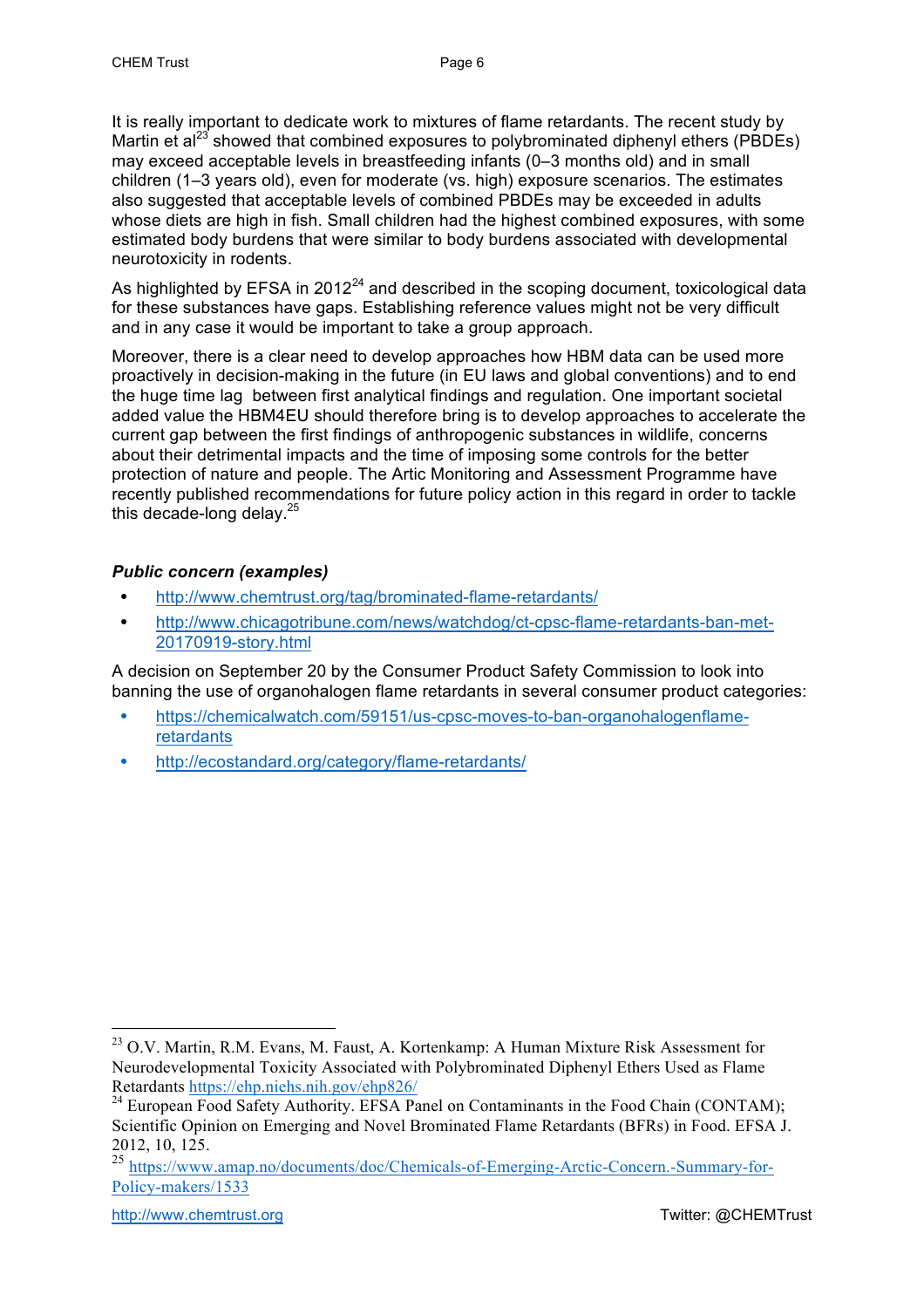# **4. UV Filters – benzophenones**

#### *Summary of nomination: Lead substance: Oxybenzone (benzophenone-3 (BP-3)), CAS: 131-57-7*

There are different UV filters, many of them are widely used in sunscreen, cosmetics and other personal care products but partly also used in plastics and coating and inks.

- *1. benzophenone (BP), 119-61-9*
- *2. benzophenone-1 (BP-1), 2,4-Dihydroxybenzophenone CAS: 131-56-6*
- *3. benzophenone-2 (BP-2), 2,2′,4,4′-Tetrahydroxybenzophenone, CAS: 131-55-5*
- *4. benzophenone-3 (BP-3), oxybenzone, CAS: 131-57-7*
- *5. 5-chloro-2-hydroxybenzophenone (BP-7), CAS: 85-19-8*
- *6. 4-hydroxy- benzophenone (4-HBP), CAS; 1137-42-4*
- *7. 4-methyl-benzophenone (4-MBP), CAS: 134-84-9*

Recent research findings<sup>26</sup> have highlighted the concern over all-year background exposure of Oxybenzone BP-3 (also known as oxybenzone). Benzophenone-3 (BP-3) and its metabolite BP-1 are both suspected endocrine disrupters, as well as many other compounds belonging to this group.

#### *Knowledge needs*

Ultra violet (UV) filters with known or suspected endocrine disrupting properties are widely used in sunscreens and other personal care products, clothing, food packaging and many other consumer products (probably with other functions than UV protection).

Human biomonitoring studies have confirmed widespread human exposure to certain UV filters. Oxybenzone has been detected in house dust, as well as in blood and urine from people in the US, Europe and China.

There is limited information on concentrations and quantities of the substances in the different types of products, which limits an assessment of the extent to which the different product types contribute to the total exposure of the general population and vulnerable groups such as children and pregnant women.

There are limited biomonitoring data for UV filters and UV absorbers used exclusively for purposes other than cosmetics. Such data could help to identify how much other uses contribute to the overall exposure.

There is a need to clarify exposure routes to children apart from sunscreen: urine samples also contained the chemicals in winter season. More human biomonitoring data from other parts of Europe could provide useful insights and clarify the concern and establish if stricter controls are needed to address the potentially harmful exposure.

#### *Relevant literature*

 $\overline{a}$ 

- **•** The Danish Environmental Protection Agency: Survey and health assessment of UV filters - Survey of chemical substances in consumer products No.  $142$ , 2015<sup>27</sup>
- **•** Glenn C. Morrison, Gabriel Beko, Charles J. Weschler, Tobias Schripp, Tunga Salthammer, Jonathan Hill, Anna-Maria Andersson, Jorn Toftum, Geo Clausen,

<sup>26</sup> Marianna Krause, Anna-Maria Andersson, Niels E. Skakkebaek, Hanne Frederiksen: *Exposure to UV filters during summer and winter in Danish kindergarten children*, Environment International 99 (2017) 177–184.

<sup>27</sup> https://www2.mst.dk/Udgiv/publications/2015/10/978-87-93352-82-7.pdf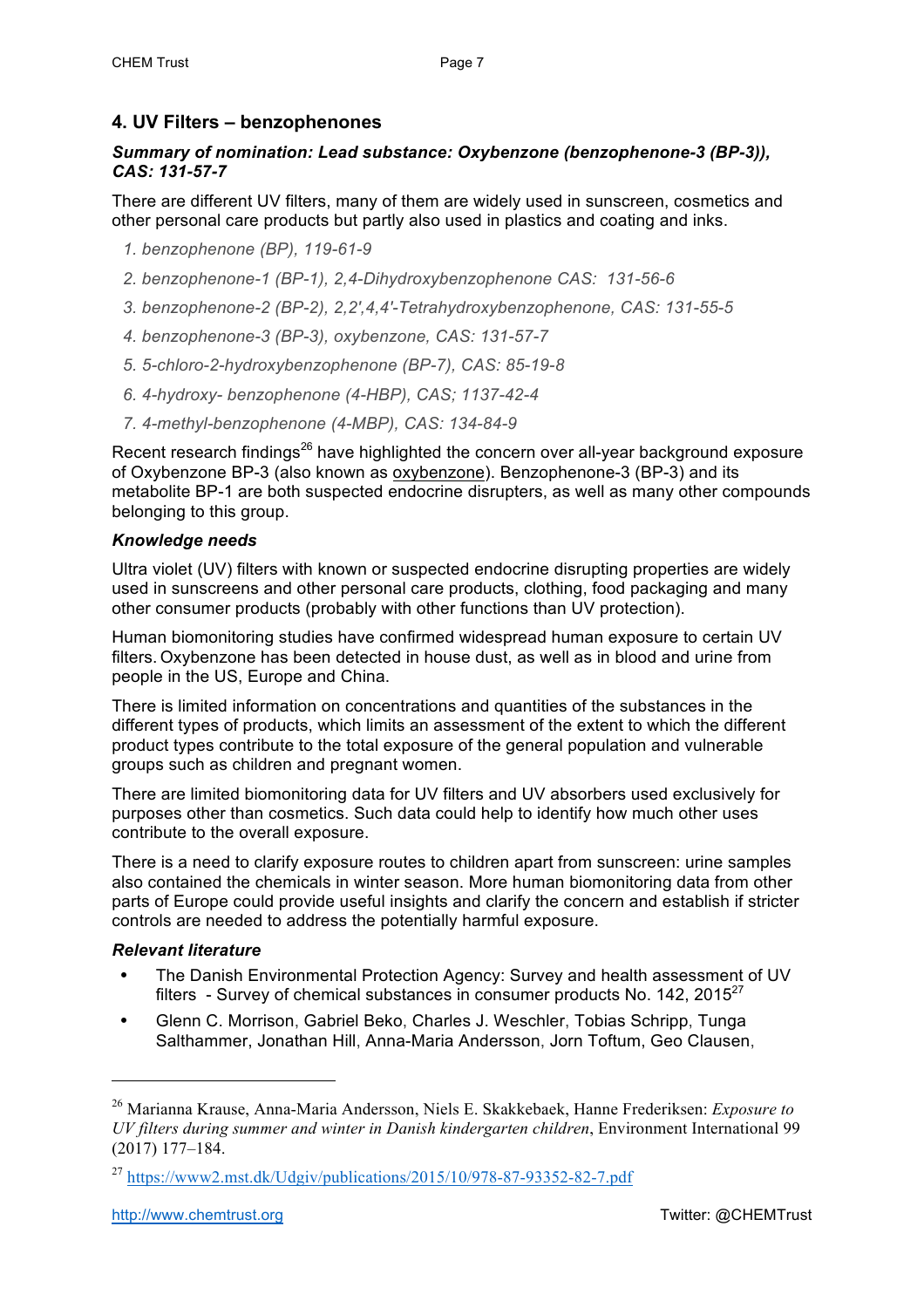and Hanne Frederiksen, Dermal uptake of benzophenone-3 from clothing, *Environ. Sci. Technol.*, 2017, DOI: 10.1021/acs.est.7b02623

**•** Hanne Frederiksen, Tina Kold Jensen, Niels Jørgensen, Henriette Boye Kyhl, Steffen Husby, Niels E Skakkebæk, Katharina M Main, Anders Juul and Anna-Maria Andersson: Human urinary excretion of non-persistent environmental chemicals: an overview of Danish data collected between 2006 and 2012, Reproduction (2014) 147 555–565.

#### *Policy needs*

BP-3 is currently evaluated by Denmark in the context of REACH, the reason being its endocrine disrupting properties and wide dispersive use.<sup>28</sup> It would be important to evaluate cumulative exposures from different exposure routes to the same UV filter as well as to different, similarly acting UV filters and see what that means for risk assessment and management. More clarity is needed how concerning the current exposure situation is for children and pregnant women.

EU has just further restricted and lowered the permitted concentrations of benzophenone-3 in sunscreen and in other cosmetics with effect from September 2017.<sup>29</sup>

It would be important to check if exposure will go down and if as a result the exposure to other benzophenone compounds might increase.

Some substances of the proposed benzophenone group have also been included in the SIN list due to concerns over their potential endocrine disrupting properties. $30$ 

#### *Public concern (examples):*

- **•** https://chemicalwatch.com/58523/clothing-may-increase-exposure-to-uv-filterbenzophenone-3
- **•** https://biomonitoring.ca.gov/sites/default/files/downloads/FactSheet-Benzophenone3.pdf
- **•** http://www.ewg.org/sunscreen/report/the-trouble-with-sunscreen-chemicals/#.Wc-WMmi0M2w
- **•** http://pubs.acs.org/doi/abs/10.1021/acs.est.6b05211
- **•** https://www.researchgate.net/publication/310050755\_Occurrence\_and\_toxicity\_of\_mu sks and UV filters in the marine environment

 <sup>28</sup> https://echa.europa.eu/information-on-chemicals/evaluation/community-rolling-action-plan/coraptable/-/dislist/details/0b0236e1806e6bdd

<sup>&</sup>lt;sup>29</sup> http://www.sgs.com/en/news/2017/04/safeguards-07217-european-commission-reduces-thepermissible-limit-of-benzophenone-3<br>30 https://

http://chemsec.org/wp-content/uploads/2015/10/The-32-to-leave-behind-EDC-folder.pdf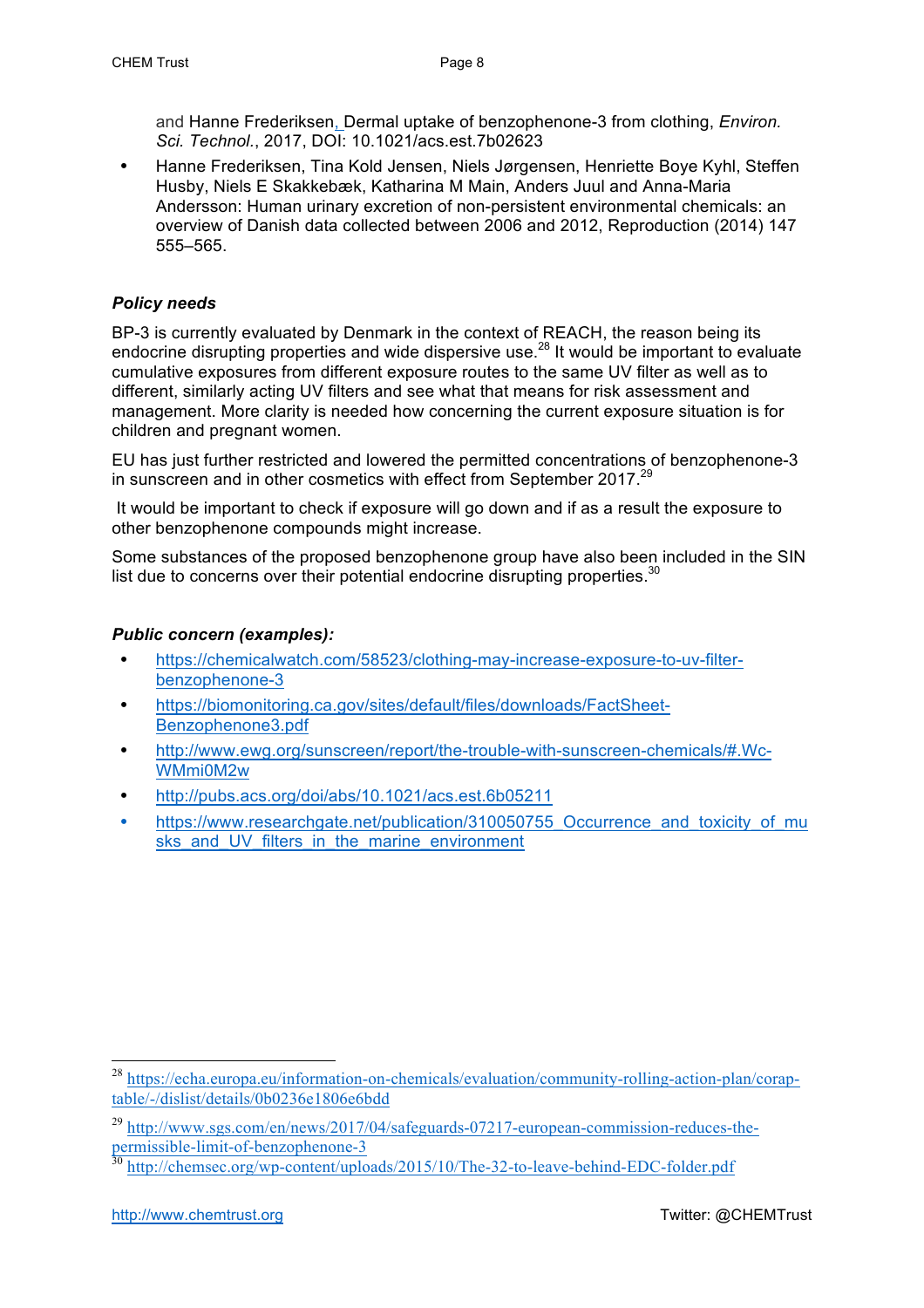# **5. UV Filters - methoxycinnamates**

#### *Summary of nomination: Lead substance: OMC (2-ethylhexyl trans-4 methoxycinnamate) CAS: 5466-77-3*

- **•** 2-ethylhexyl trans-4-methoxycinnamate (OMC) CAS: 5466-77-3:
	- https://echa.europa.eu/substance-information/-/substanceinfo/100.157.824
	- Justification given in Community Rolling Action Plan (CoRAP): suspected PBT and EDC, wide dispersive use (1000-10 000 tpa):
	- https://echa.europa.eu/documents/10162/7dadbc37-1744-429b-8092- 2db2ccddd35b
- **•** Isopentyl p-methoxycinnamate (IPMC) CAS: 71617-10-2
	- Registered under REACH, used in cosmetics and personal care products:
	- https://euon.echa.europa.eu/lt/web/guest/registration-dossier/-/registereddossier/12224/3/1/6

#### *Knowledge needs*

2-ethylhexyl trans-4-methoxycinnamate is assessed in the context of the REACH evaluation (CoRAP) on the grounds of being a suspected PBT and suspected endocrine disrupter as well as its wide dispersive use in consumer products. $31$ 

It would be important to fill information gaps on current exposure to both 2-ethylhexyl trans-4-methoxycinnamate and isopentyl p-methoxycinnamate from different uses to be able to assess the total exposure of the general population and vulnerable groups such as children and pregnant women.

Furthermore, there are knowledge gaps on the toxicological properties, fate and behaviour and ecotoxicological properties. Given the high production volume and its use in personal care products it makes it a high priority for further assessment.

HBM4EU could provide an added value to more systematically evaluate the exposure of children and women in child-bearing age to these potential endocrine disrupters used in consumer products. It would also be useful to gather more information about other relevant uses besides personal care products.

The use in cosmetics is expected to account for the majority of exposure to OMC. OMC has been identified in biomonitoring studies and it has been measured in drinking water and in the environment, indicating a relatively high consumer exposure not only to sunscreen products, but also to the many other cosmetic products which are used all year round.

#### *Relevant literature*

- **•** The Danish Environmental Protection Agency: Survey and health assessment of UV filters - Survey of chemical substances in consumer products No.  $142$ , 2015<sup>27</sup>
- **•** A study by Manová et al., 2015 on the aggregate consumer exposure to UV filter ethylhexyl methoxycinnamate via personal care products found that children were the highest exposed individuals in that study population.
	- https://www.researchgate.net/publication/268079785\_Aggregate\_consumer\_exp osure to UV filter ethylhexyl\_methoxycinnamate\_via\_personal\_care\_products
- **•** The association between use of sunscreens and cosmetics and urinary concentrations of the UV filter ethylhexyl-methoxy cinnamate: A pilot biomonitoring study.

 $\overline{a}$ 

<sup>31</sup> https://echa.europa.eu/documents/10162/7dadbc37-1744-429b-8092-2db2ccddd35b